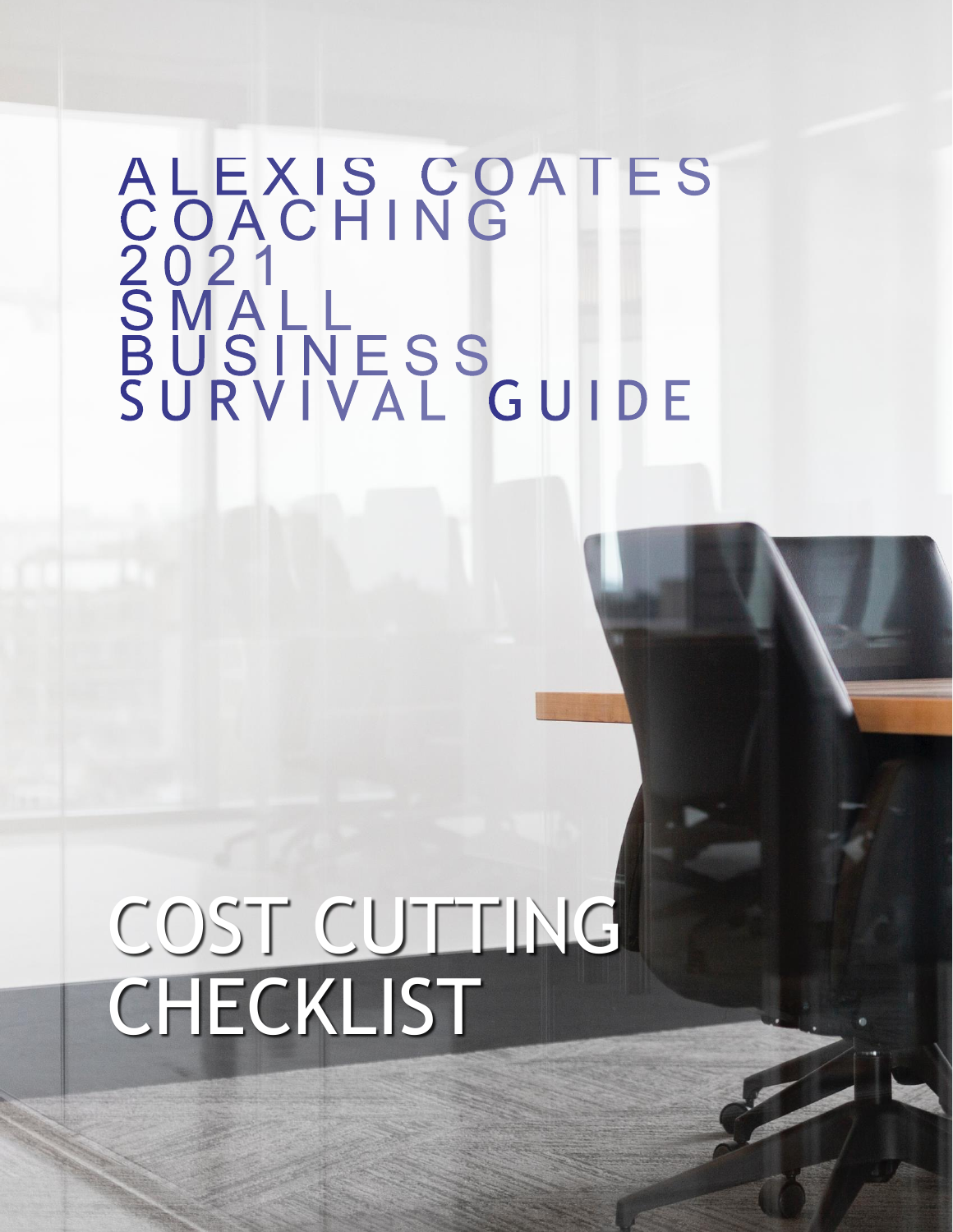## 2021 SMALL BUSINESS SURVIVAL GUIDE Cost Cutting Checklist

Use this checklist to help you identify areas where you may be able to save money.

- 1. Negotiate with your landlord for lower rent or better lease terms.
- 2. Sublet unused office space.
- 3. Work from home instead of paying for an office.
- 4. Have employees work remotely.
- 5. Pause unnecessary maintenance and upgrades.
- 6. Sell equipment you don't need or use.
- 7. Switch to cloud computing and sell unnecessary computer equipment.
- 8. Buy used office equipment instead of new.
- 9. Switch to a cheaper mobile plan.
- 10. Replace your landline with a VoIP system.
- 11. Renegotiate terms on leased equipment.
- 12. Use a smart thermostat to reduce heating and cooling.
- 13. Power down all unnecessary lights, appliances, and electronics.
- 14. Replace business meals with coffee meetings.
- 15. Reduce travel by using videoconferencing.
- 16. Avoid attending unnecessary events, such as conferences.
- 17. Print and copy double sided to reduce paper use.